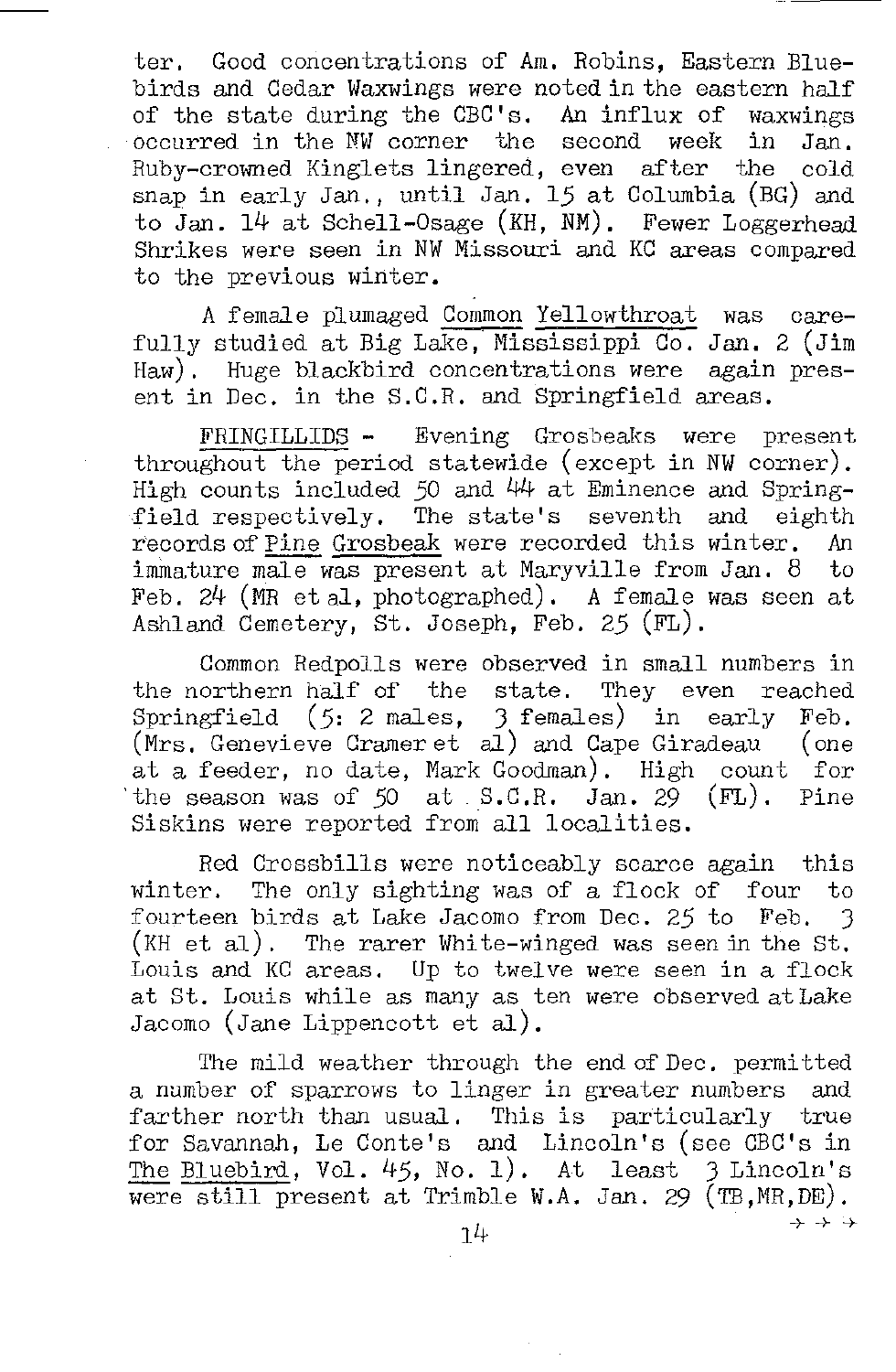A Vesper Sparrow was noted neat Busch W.A. Jan. 24 (Bill Boesch), Lapland Longspurs were reported statewide in flocks usually consisting of less than 4o birds. However, 150 were seen at Joplin Dec. 3  $(KH)$ ;<br>150 at Springfield Feb. 19 (Nathan Fay et al); and  $5$ pringfield Feb. 19 (Nathan Fay et al); and 200 were present at Columbia for most of the period (BG). A Smith's Longspur was carefully studied in the Amazonia Flats, Andrew Co. Jan. 22 providing one of the few winter records for the state  $(F\tilde{L})$ . The number of Snow Buntings observed this winter is unprecedented. Sightings include: one on the Maryville CBC; one near St. Joseph Jan. 2 (FL); eleven Feb. 5 south of Skidmore in Holt Co. (TB et al); two in St. Charles Co, Feb, ll (Floyd Hallett); six plus Feb. 12 near St. Joseph (FL); and twelve near Bolckow, Andrew Co, Feb. 15 (JH,DE).

Observers:

- CB Catherine Bonner MJ Nannette Johnson<br>TB Tim Barksdale HL Floyd Lawhon
- TB Tim Barksdale<br>JE Joey Eades
- 
- DE David Easterla MR Mark Robbins
- 
- BG Bill Goodge<br>JH Jack Hilsabeck
- KH Kelly Hobbs
- 
- 
- NM Norman McLaughlin<br>MR Mark Robbins
- 
- 
- PS Phoebe Snetsinger

## a a g

SAVE THE MERAMEC

A number of workshops and outings are being planned for the summer focusing on the Meramec River. Most are located at Meramec State Park, Sullivan, MO, and are offered as a public service as part of The Sierra Club's campaign to save the Meramec.

On Sunday, July 2, Jim Jackson, biologist, teacher and author of many articles on the outdoors will lead a nature walk to explore "Forest Ecology and the River." Meet at the picnic shelter at Park entrance, J.5 miles south of  $I-44$  on Hwy. 185 at 2 P.M. Camera, binoculars and a canteen are suggested. This event is jointly sponsored by The Audubon Society of Missouri and The Sierra Club.

 $15$  leads to the set of the set of the set of the set of the set of the set of the set of the set of the set of the set of the set of the set of the set of the set of the set of the set of the set of the set of the set o